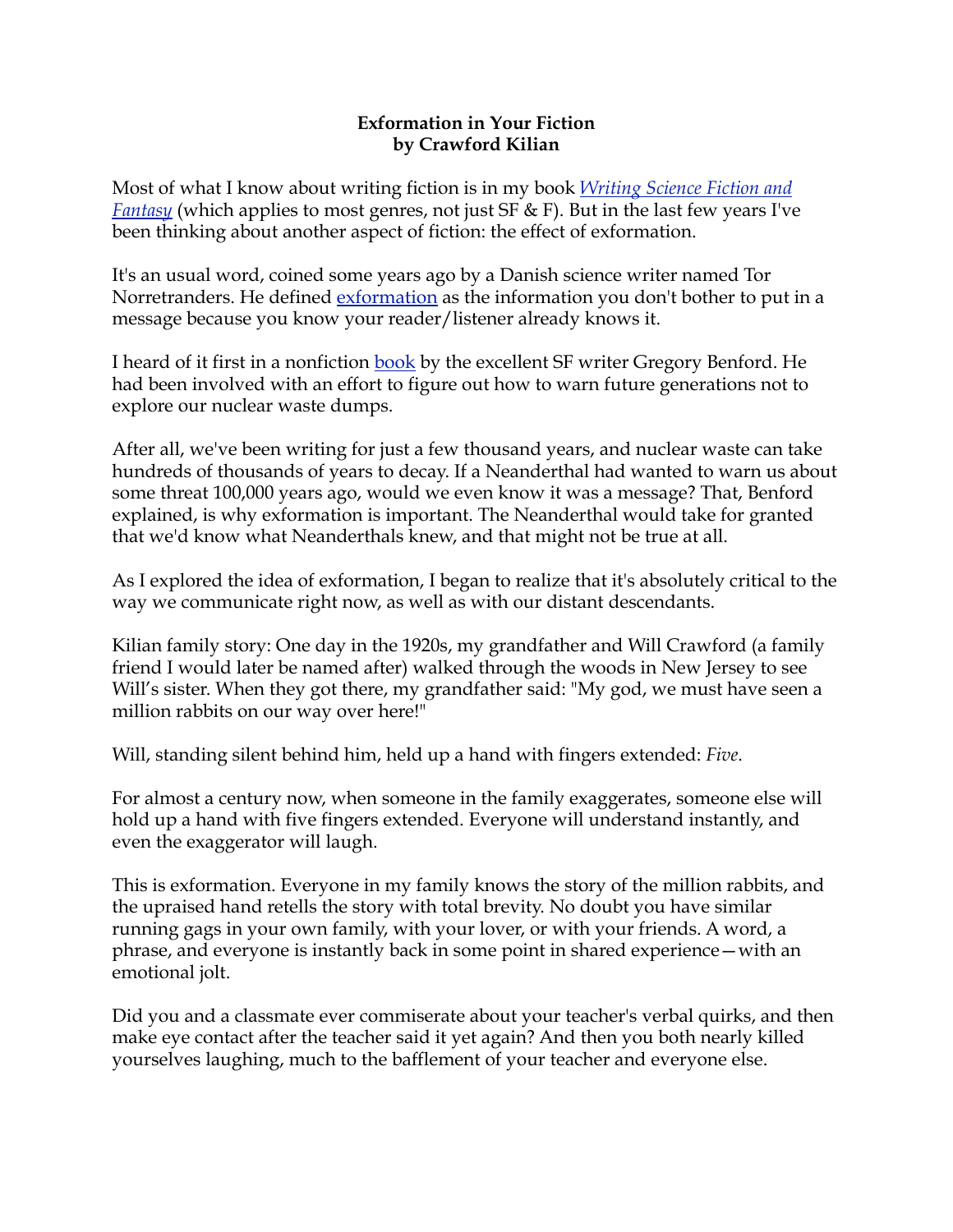Another term for this is "allusion"—a reference to something that the reader or listener is expected to get. If I talk about Jo the streetsweeper, it doesn't mean anything unless you've read Dickens's *Bleak House*—and if you have, you know Jo as one of the great tragic figures of English literature. If I complain that "I can't get no satisfaction," you probably know enough to recognize the allusion to Mick Jagger's song, and you understand my complaint differently because you're thinking of me and Mick at the same time.

# **The critical jolt of exformation**

When you make that connection between what you've just learned, and what you learned long ago, you feel a sudden jolt of emotion: hilarity, anger, grief...or just comprehension. In education, that's how we learn best: *"Aha! I get it!"* In fiction, that jolt is absolutely critical to success.

And it's critical on several levels.

First, *shared exformation creates trust*. I well recall bumping into a couple of Vancouverites in Hong Kong; instantly we were chatting like old friends, because we knew we shared so much exformation. And in Stockholm recently, I could stop anyone on the street for directions and get an answer in fluent English—so I knew the instructions were reliable, and I liked Swedes that much more.

That's also why we go to high school reunions. (Some of us, of course, avoid reunions precisely because we share far too much exformation with our classmates.) So we tend to trust those who seem to share our backgrounds. That is of course important for any storyteller who wants an attentive audience.

Secondly, whether we feel trust or not, *we have a social relationship with those who share our exformation*. After all, we share a language, and especially some dialect of that language. I have online pen pals who are learning English; their biggest problem is understanding the exformation behind terms like "use your noodle" and "watered-down." Until they do, they'll always feel like outsiders when they talk with native English speakers.

*We also share the experiences of our generation*: If you were born after about 1958, you don't personally remember the assassination of John Kennedy, so you are excluded from those who do. And I lack exformation about the last four decades of great rock. When I told my students that I'd lost interest in pop music after *The White Album*, they looked at me with mixed pity and contempt—but at least we shared exformation about *The White Album*.

*We even have gender exformation*, which is why few guys are fans of Harlequin romances, or chick lit in general. They have nothing in their own backgrounds to compare them with. Similarly, most women dismiss male-oriented "action" fiction as a "guy thing." And it's also why so few male authors can write convincingly about women. (I still recall a young woman 50 years ago who'd just read her first D. H. Lawrence: "That bastard! How does he know so much about me?")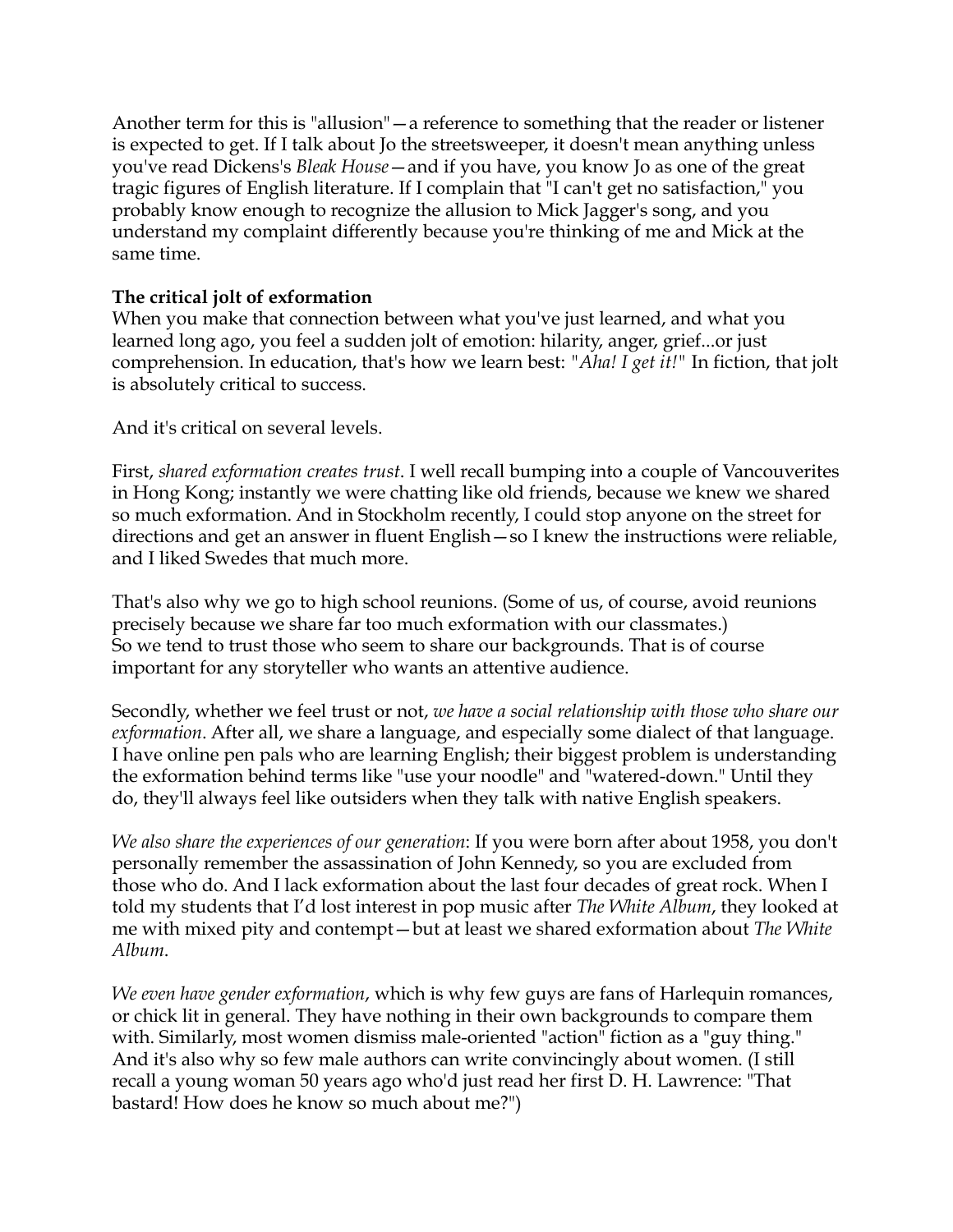Shared exformation is why we tend to prefer one genre over another. If you like vampire novels, you've read a lot of them; you know the conventions of the genre, so the author doesn't have to explain them from scratch. The fun comes in a particular vampire novel's variations on those conventions—which mean nothing to a reader new to the genre.

### **Too much exformation spoils the tale**

Genre exformation is both a blessing and a curse. It's a blessing because the author can count on a readership that settles right in to enjoy the story. It's a curse because readers get too comfortable with a particular set of conventions. Like toddlers who want the same bedtime story every night, they don't want to learn new conventions.

Mercifully, we don't like exformation rubbed in our faces. You hated it in school when the teacher kept going over stuff you already knew; the message you got was that the teacher must think you were really dumb. And in fiction, too much exformation can backfire.

Example: Imagine a science fiction story written in 1962 and set in 2012. Hero gets out his "iPhone" and "texts" his girlfriend: "Thanks to modern technology, we can share our love by typing messages to each other on our phones. I love you."

A reader in 1962 would need that first sentence, or the passage wouldn't make sense. Even then, the reader would wonder how on earth you could type on a phone. And the reader wouldn't believe or trust you.

That kind of clunky exposition is all too common in SF and fantasy, where people treat each other like morons about subjects everyone should have in their exformation: "Well, darling, as we learned back in university on Vega IV, interstellar travel depends on pseudomagnetic wormholes permitting travel at megawarp speed."

Even Tolkien, bless him, had thousands of years of exformation to convey, back to when Sauron was a pup. That may be why *The Lord of the Rings* is so long. But he slipped it in bit by bit over an eventful timeline of just a few weeks from the escape from The Shire to the destruction of the Ring. The hobbits' ignorance of this backstory gave him an excuse, but you can't always have an ignoramus who needs such explanations.

In fact, sometimes you can create a much stronger impact on readers by treating them as if they already have the exformation, even when you know they don't. John Le Carré was an ex-spy who created a whole bogus vocabulary of Cold War terms. (After all, he couldn't reveal how British spies really did their job.)

So we never learned what a "lamplighter" was, except by implication. Le Carré was letting us eavesdrop on the grownups; we didn't understand everything, but it sure sounded important. And real. We believed that real spies must talk and behave as Le Carré described them, because they didn't stop to explain to us what they were up to.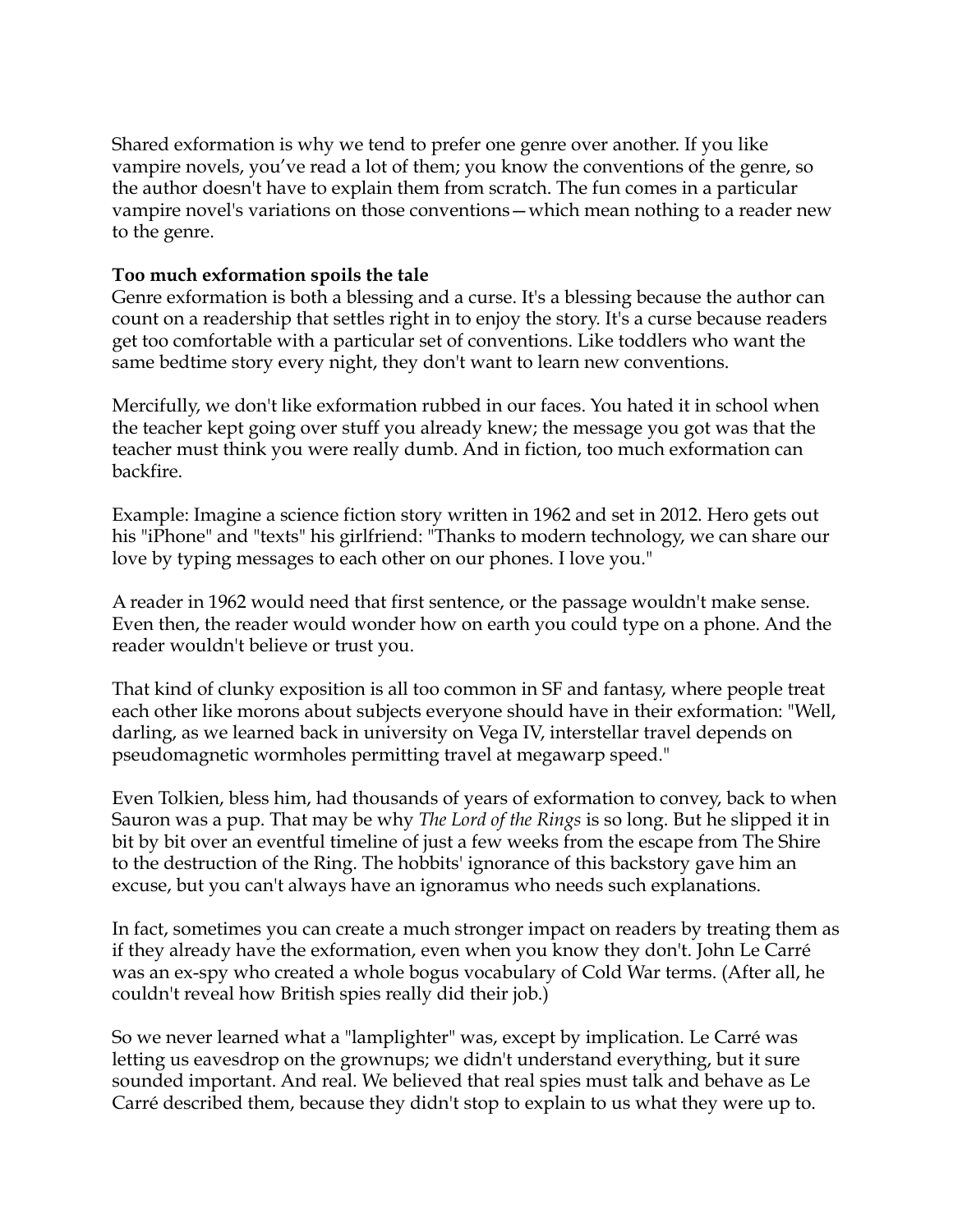That lent his novels a powerful authenticity. Le Carré wasn't the only one to use this technique: I understand that some gangsters model themselves after the Corleone family in Mario Puzo's *The Godfather*.)

I learned about this kind of exformation years ago when I sent the manuscript of *Gryphon* to my editor at Del Rey Books. It was an attempt at a space opera, and I had worked out a very elaborate backstory to explain the world my characters lived in.

My editor phoned to say he was disappointed by all the exposition in the first chapter. I blustered about all the stuff readers would need to know, blah blah, and when I was through he said: "Well, I'm going to cut most of it out."

When the page proofs arrived, I read the first chapter and could not tell what he'd cut. I had underestimated my readers, but my editor hadn't. He knew they would understand quite easily what had happened to create the conditions of the story, and would take some of my baffling observations and terms as promises to be explained in due course.

# **All the furniture on the front porch**

Fantasy and SF aren't the only genres where writers underestimate their readers' brains and patience. I've read a lot of manuscripts by aspiring novelists who, in effect, put all their furniture out on the front porch. They haven't learned that a novel is a big, roomy place, and we readers don't need the whole backstory in the first chapter.

In fact, dropping your readers into the middle of a story without much explanation is actually a pretty good gimmick. Readers will pay attention to details precisely because they're like visitors in a foreign country, noticing what's familiar and what isn't.

You should be aware of this response, and exploit it: This is when you can sound your themes and plant the images and events that will pay off in the climax and denouement of your story. The great Canadian literary critic Northrop Frye argued that every story begins with a prophecy and ends with its fulfillment—though not always the fulfillment we expected.

What you tell us in the opening pages of your story will rush back into your readers' minds. This jolt is what some critics call the "shock of recognition": the jolt of awareness when reality suddenly "collapses" into a new state. Frye called this "anagnorisis," a Greek work that literally means "upward learning." In the Bible, it's "revelation," when we finally see the light after a lifetime spent seeing through a glass, darkly.

I argue that this is why we care about stories in the first place: They tell us about something familiar (shock), about particular unfamiliar events (shock), and then about an outcome that the story predicted would happen (shock).

Every shock makes our brain look for comparisons between what we've just learned and what we already know. Like a Stone Age hunter following a deer's fresh hoofprints, we know what we're after. We lose the trail, which forces us to think. We try a new